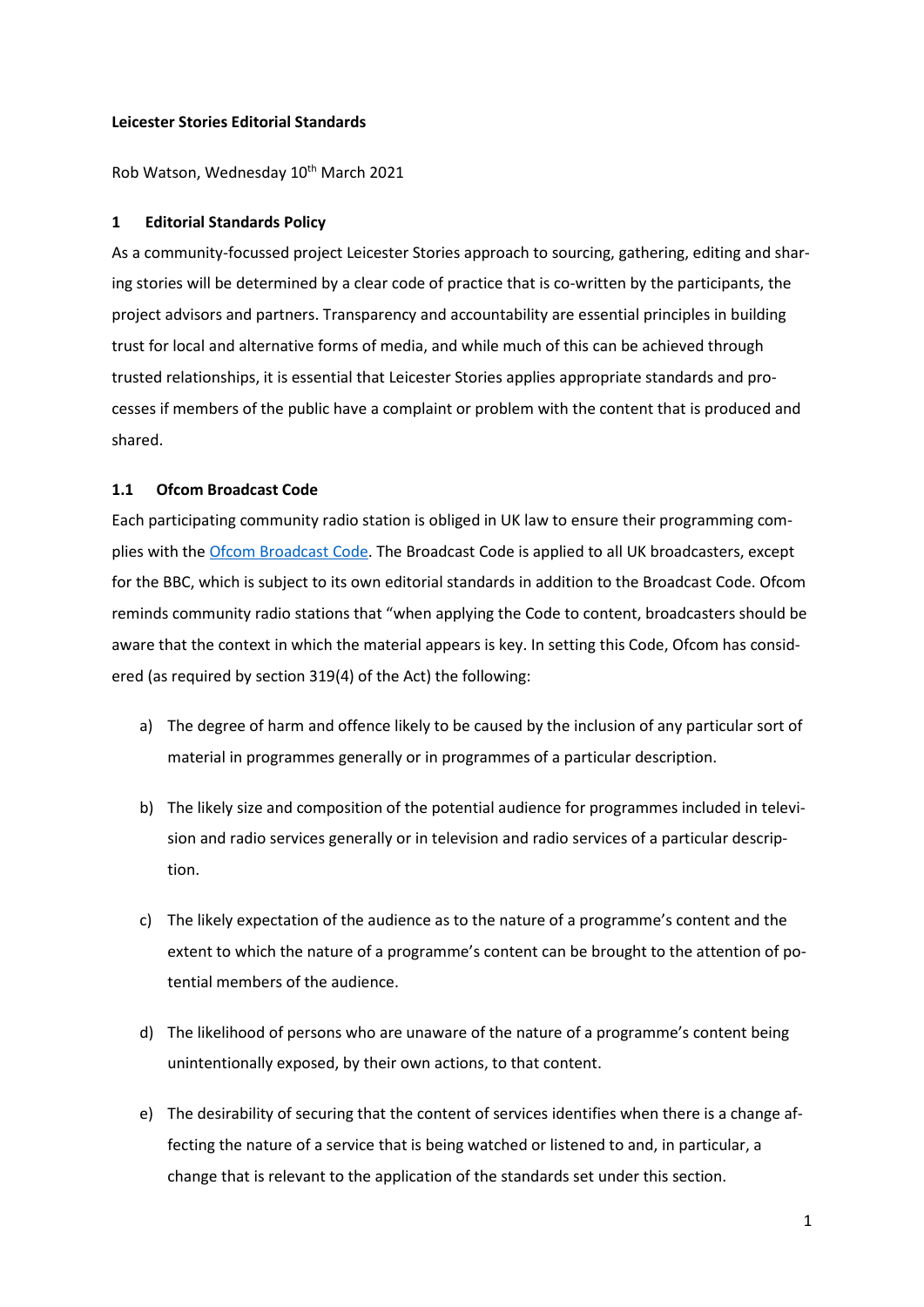f) The desirability of maintaining the independence of editorial control over programme content.

These criteria have informed Ofcom's approach to setting the Code and must be taken into account by broadcasters when interpreting the rules."[1](#page-1-0) The provider of the service (the license holder) is responsible for ensuring all content that they broadcast is compliant with the regulations, and is not likely to cause general offense or distress. The regulations define reasonably clearly and unambiguously what Ofcom considers is, and isn't, likely to cause offense to the general population.

# **1.1.1 Applying the Broadcast Code**

When applying the Code to content, broadcasters should be aware that the **context** in which the material appears is key. In setting the code, Ofcom has taken into account the following:

- The degree of harm and offence likely to be caused by the inclusion of any particular sort of material in programmes generally or in programmes of a particular description.
- The likely size and composition of the potential audience for programmes included in television and radio services generally or in television and radio services of a particular description.
- The likely expectation of the audience as to the nature of a programme's content and the extent to which the nature of a programme's content can be brought to the attention of potential members of the audience.
- The likelihood of persons who are unaware of the nature of a programme's content being unintentionally exposed, by their own actions, to that content.
- The desirability of securing that the content of services identifies when there is a change affecting the nature of a service that is being watched or listened to and, in particular, a change that is relevant to the application of the standards set under this section.
- The desirability of maintaining the independence of editorial control over programme content.

These criteria have informed Ofcom's approach to setting the code, and must be taken into account by broadcasters when interpreting the rules."[2](#page-1-1)

# **1.1.2 The Broadcast Bulletin**

Under the Communications Act 2003, Ofcom has a duty to set standards for broadcast content to secure the acts objectives. Ofcom reflects these requirements in its codes and rules. The Broadcast [and On Demand Bulletin](https://www.ofcom.org.uk/about-ofcom/latest/bulletins/broadcast-bulletins) reports on the outcome of Ofcom's investigations into alleged breaches of its codes and rules, as well as conditions with which broadcasters licensed by Ofcom are re-quired to comply.

<sup>1</sup> <https://www.ofcom.org.uk/tv-radio-and-on-demand/broadcast-codes/broadcast-code/how-to-use>

<span id="page-1-1"></span><span id="page-1-0"></span><sup>2</sup> <https://www.ofcom.org.uk/tv-radio-and-on-demand/broadcast-codes/broadcast-code/how-to-use>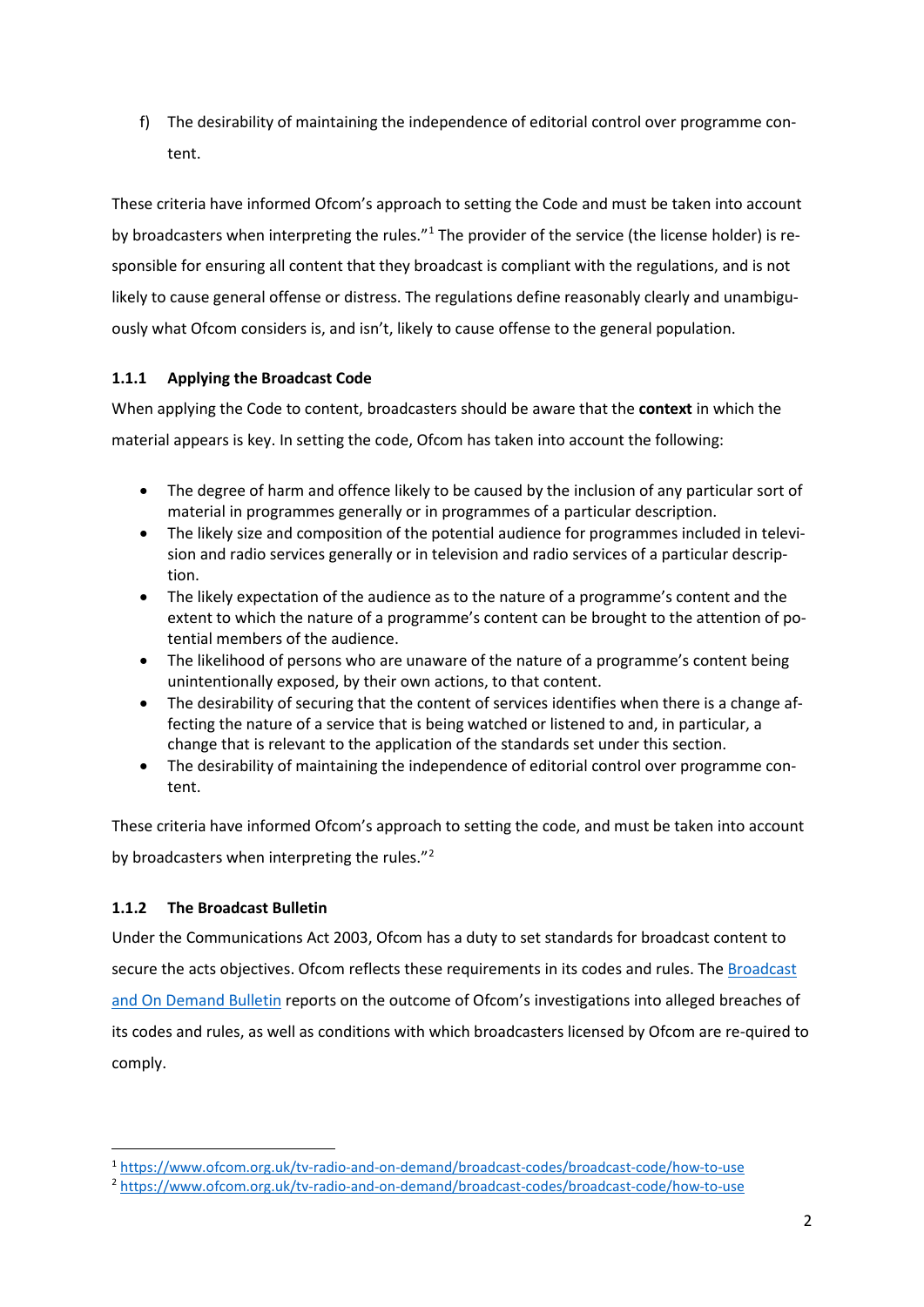Ofcom publishes regular alerts to broadcasters of any key changes or information that are relevant to the Broadcast Code. Stations are expected to keep up to date with these bulletins, and to be aware of recent adjudications and outcomes of decisions. The station has a responsibility to ensure that training and awareness raising of the Broadcast Code is in place, and that individual presenters and programme contributors understand where to find information and guidance. <https://www.ofcom.org.uk/about-ofcom/latest/bulletins/notes-to-broadcasters>

# **1.1.3 Record of Transmission**

Under the terms of every broadcast radio licence, Ofcom can require a station to provide it with a tape, datafile and/or transcript of broadcast material at any time up to forty-two days after the broadcast was made. If Ofcom receives a complaint about anything a station has broadcast, it must be submitted as an unaltered copy of the broadcast for their consideration and judgement. If a station is unable to do this, they are likely to face a heavy fine, and possibly lose their licence, or at least find it unlikely to be renewed.

# **1.1.4 Programme Makers Responsibility**

It is the responsibility of the broadcaster to comply with the Code.

- Programme makers who require further advice on applying the code should, in the first instance, talk to those editorially responsible for the programme, and to the broadcaster's compliance and legal officers.
- A presenter may take an opposing view to the mainstream on a topic/subject, providing that it is made clear that it is the presenter's own view, and the output of the station is balanced.
- The audience must not be fooled into thinking the viewpoint is irrefutably true.

Programme makers should ask themselves when planning a programme:

- Is this something that is likely to upset children?
- Is this likely to mislead?
- Are the facts accurate if presented as facts?
- **If they there isn't 100% certainty of any facts, ensure the source clearly attributed.**

# **1.1.5 Programme Makers Should Apply this Rule of Thumb:**

- $\blacksquare$   $\blacksquare$
- Uncontroversial
- **Honest**
- **Fair**

# **1.2 IMPRESS Independent Standards Code**

IMPRESS aims to build trust in journalism by providing journalists and publishers with a programme

of protection and support for a code of practice that enables independent news and media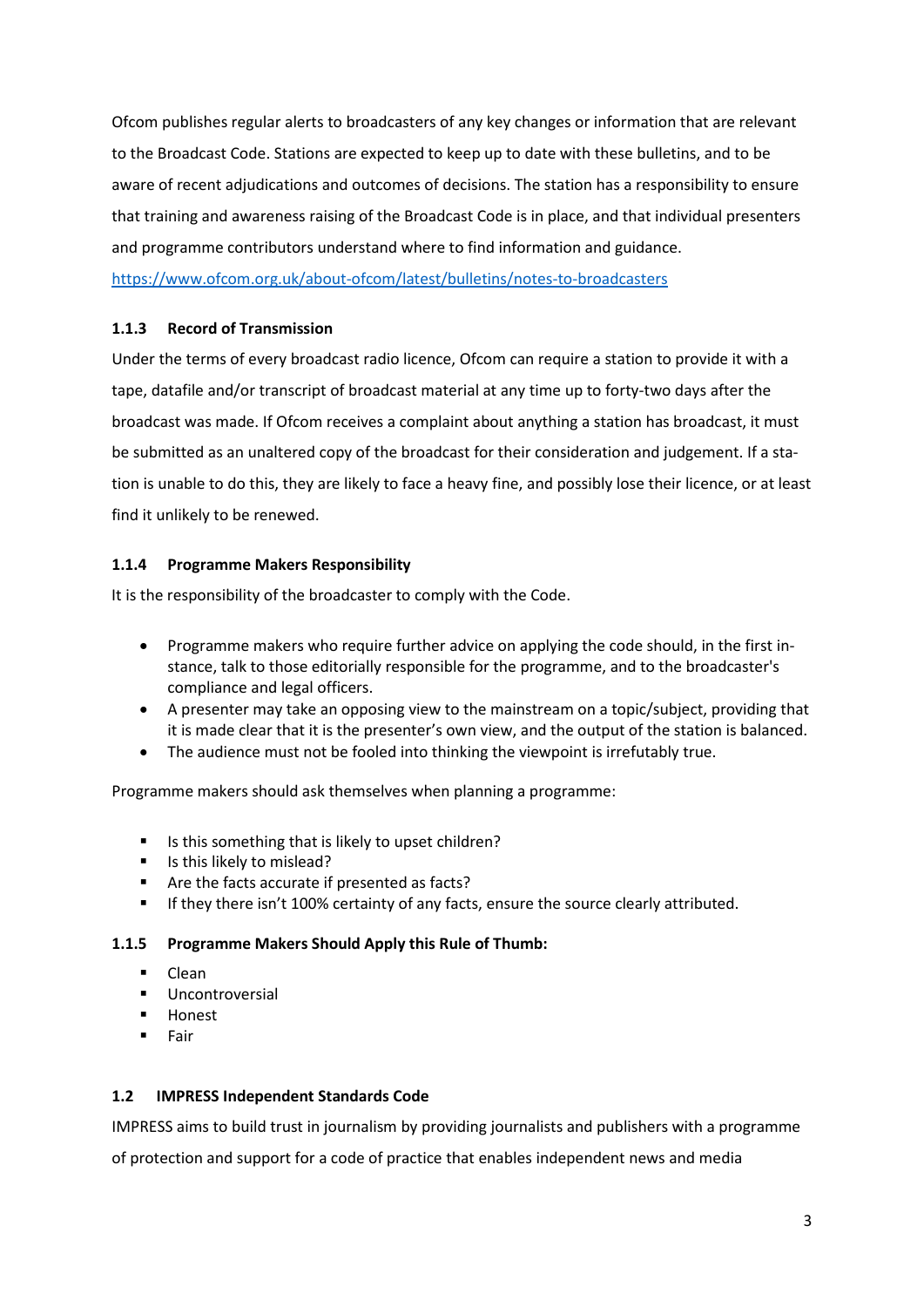organisations to speak with confidence and security. The IMPRESS code also provides the public with the reassurance that they can rely on the news and information sources that inform them, entertain them and represent their interests.<https://impress.press/regulation/>

IMPRESS is a voluntary scheme for independent publishers to subscribe. The 'code' requires publishers to uphold and adhere to the IMPRESS Standards Code and use it in their assessment of complaints in respect of all material first published and acts occurring from 24 July 2017. IMPRESS requires publishers to use the Editors' Code in their assessment of complaints in respect of material first published and acts occurring before 24 July 2017. Publishers may include additional requirements in their own editorial guidelines; however, IMPRESS will only accept complaints that engage the Code.

Publishers are required under the IMPRESS code to maintain adequate and speedy in-house complaints procedures in relation to editorial standards that are

- Convenient and easy to use (in particular for those that are vulnerable or have disabilities)
- Transparent, clear, well publicised, free, and allow complaints to be made by any reasonable means
- Prompt and fair, with decisions based on sufficient investigation of the circumstances, and (where appropriate) offer a suitable remedy.

Publishers are also required to provide a written or emailed acknowledgement of complaints within seven calendar days of having received a complaint. Within twenty-one calendar days of receipt of the complaint, and they must tell complainants in a final decision letter that they have the right to refer their complaint to IMPRESS, stating the applicable time limits and how to contact IMPRESS.

# **1.3 IMPRESS General Principles**

### **1.3.1 Accuracy**

- Publishers must take all reasonable steps to ensure accuracy.
- Publishers must correct any significant inaccuracy with due prominence, which should normally be equal prominence, at the earliest opportunity.
- Publishers must always distinguish clearly between statements of fact, conjecture and opinion.
- Whilst free to be partisan, publishers must not misrepresent or distort the facts.

### **1.3.2 Attribution and Plagiarism**

- Publishers must take all reasonable steps to identify and credit the originator of any thirdparty content.
- Publishers must correct any failure to credit the originator of any third-party content with due prominence at the earliest opportunity.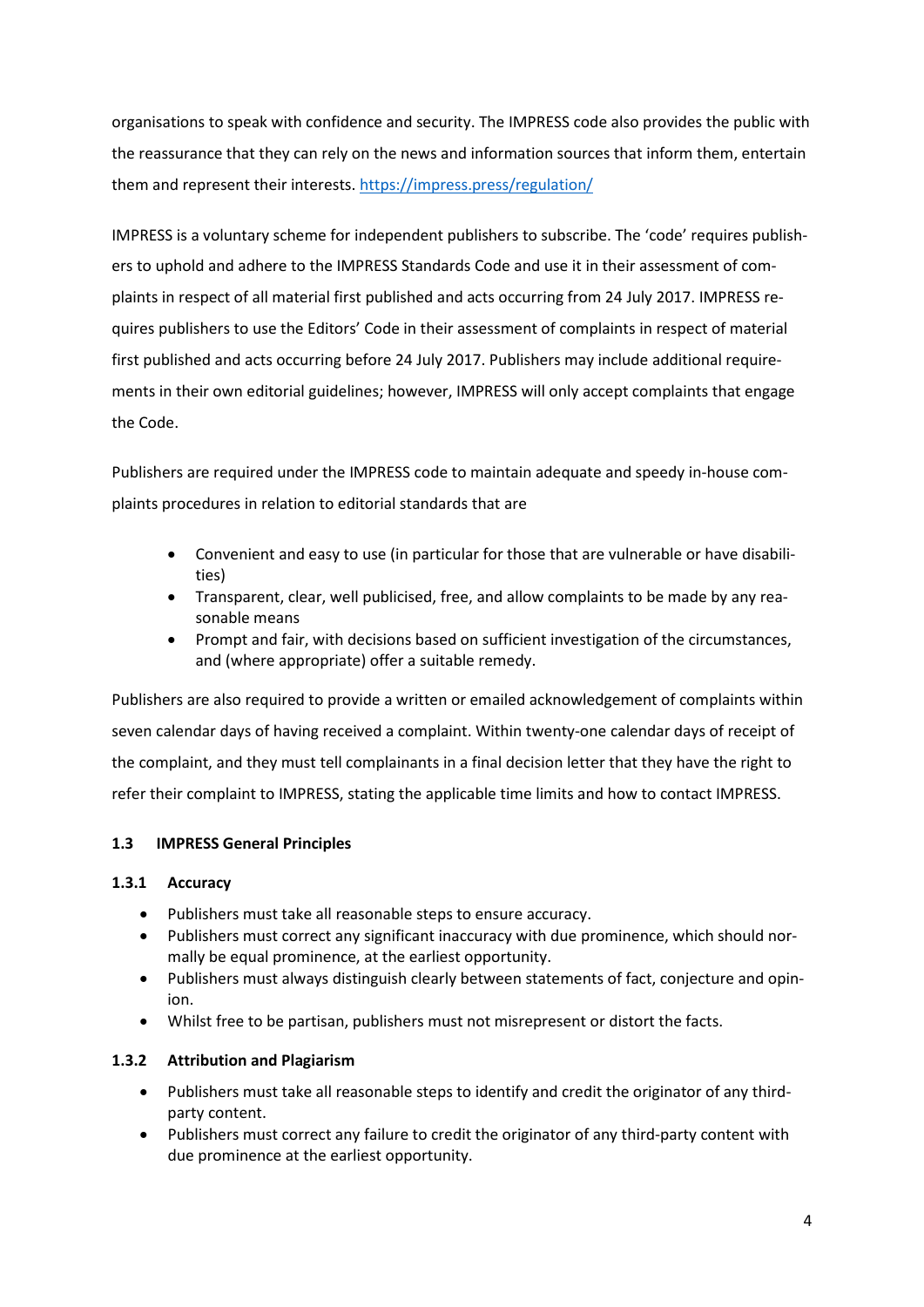# **1.3.3 Children**

- Except where there is an exceptional public interest, publishers must only interview, photograph, or otherwise record or publish the words, actions or images of a child under the age of 16 years with the consent of the child or a responsible adult and where this is not detrimental to the safety and wellbeing of the child. While a child should have every opportunity to express his or her wishes, journalists have a responsibility to consider carefully the age and capacity of the child to consent. Unless there is a detriment to the safety and wellbeing of a child, this provision does not apply to images of general scenes.
- Except where there is an exceptional public interest, publishers must not identify a child under the age of 16 years without the consent of the child or a responsible adult unless this is relevant to the story and not detrimental to the safety and wellbeing of the child.
- Publishers must give reasonable consideration to the request of a person who, when under the age of 16 years, was identified in their publication and now wishes the online version of the relevant article(s) to be anonymised.

# **1.3.4 Discrimination**

- Publishers must not make prejudicial or pejorative reference to a person on the basis of that person's age, disability, mental health, gender reassignment or identity, marital or civil partnership status, pregnancy, race, religion, sex or sexual orientation or another characteristic that makes that person vulnerable to discrimination.
- Publishers must not refer to a person's disability, mental health, gender reassignment or identity, pregnancy, race, religion or sexual orientation unless this characteristic is relevant to the story.
- Publishers must not incite hatred against any group on the basis of that group's age, disability, mental health, gender reassignment or identity, marital or civil partnership status, pregnancy, race, religion, sex or sexual orientation or another characteristic that makes that group vulnerable to discrimination.

# **1.3.5 Harassment**

- Publishers must ensure that journalists do not engage in intimidation.
- Except where justified by the public interest, publishers must ensure that journalists:
- Do not engage in deception;
- Always identify themselves as journalists and provide the name of their publication when making contact; and
- Comply immediately with any reasonable request to desist from contacting, following or photographing a person.

# **1.3.6 Justice**

- Publishers must not significantly impede or obstruct any criminal investigations or prejudice any criminal proceedings.
- Publishers must not directly or indirectly identify persons under the age of 18 who are or have been involved in criminal or family proceedings, except as permitted by law.
- Publishers must preserve the anonymity of victims of sexual offences, except as permitted by law or with the express consent of the person.
- Publishers must not make payments, or offer to make payments, to witnesses or defendants in criminal proceedings, except as permitted by law.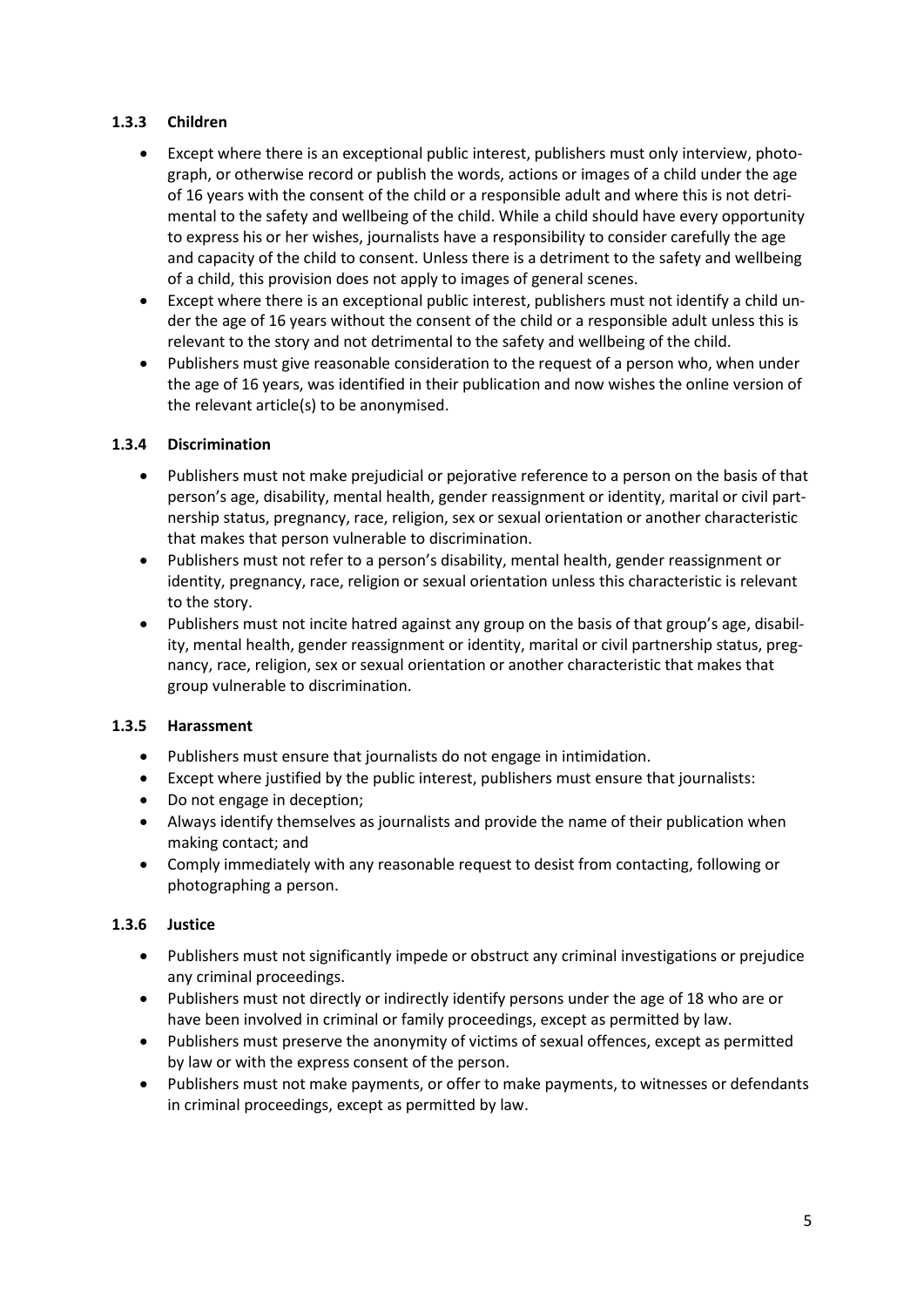# **1.3.7 Privacy**

- Except where justified by the public interest, publishers must respect people's reasonable expectation of privacy. Such an expectation may be determined by factors that include, but are not limited to, the following:
- The nature of the information concerned, such as whether it relates to intimate, family, health or medical matters or personal finances.
- The nature of the place concerned, such as a home, school or hospital.
- How the information concerned was held or communicated, such as in private correspondence or a personal diary.
- The relevant attributes of the person, such as their age, occupation or public profile; and
- Whether the person had voluntarily courted publicity on a relevant aspect of their private life.
- Except where justified by the public interest, publishers must:
- Not use covert means to gain or record information.
- Respect privacy settings when reporting on social media content; and
- Take all reasonable steps not to exacerbate grief or distress through intrusive newsgathering or reporting.

### **1.3.8 Sources**

- Publishers must protect the anonymity of sources where confidentiality has been agreed and not waived by the source, except where the source has been manifestly dishonest.
- Publishers must take reasonable steps to ensure that journalists do not fabricate sources.
- Except where justified by an exceptional public interest, publishers must not pay public officials for information.

# **1.3.9 Suicide**

• When reporting on suicide or self-harm, publishers must not provide excessive details of the method used or speculate on the motives.

# **1.3.10 Transparency**

- Publishers must clearly identify content that appears to be editorial but has been paid for, financially or through a reciprocal arrangement, by a third party.
- Publishers must ensure that significant conflicts of interest are disclosed.
- Publishers must ensure that information about financial products is objectively presented and that any interests or conflicts of interest are effectively disclosed.
- Publishers must correct any failure to disclose significant conflicts of interest with due prominence at the earliest opportunity.

# **1.4 Steps to becoming an IMPRESS Regulated Publisher**

In order to be regulated by IMPRESS, publishers need to comply with the requirements of our Regulatory Scheme. IMPRESS regulated publishers need a complaints policy that includes whistleblowing provisions. A complaints policy should require complaints to be assessed against the IMPRESS Standards Code, to be acknowledged within seven days, and a final decision letter to be sent within twenty-one days. Recent editions or URLs of the publications must be made available to check that the member is a "relevant" publisher as defined by the Crime and Courts Act 2013, and that a Statement of Arrangements Questionnaire has been completed for each title published.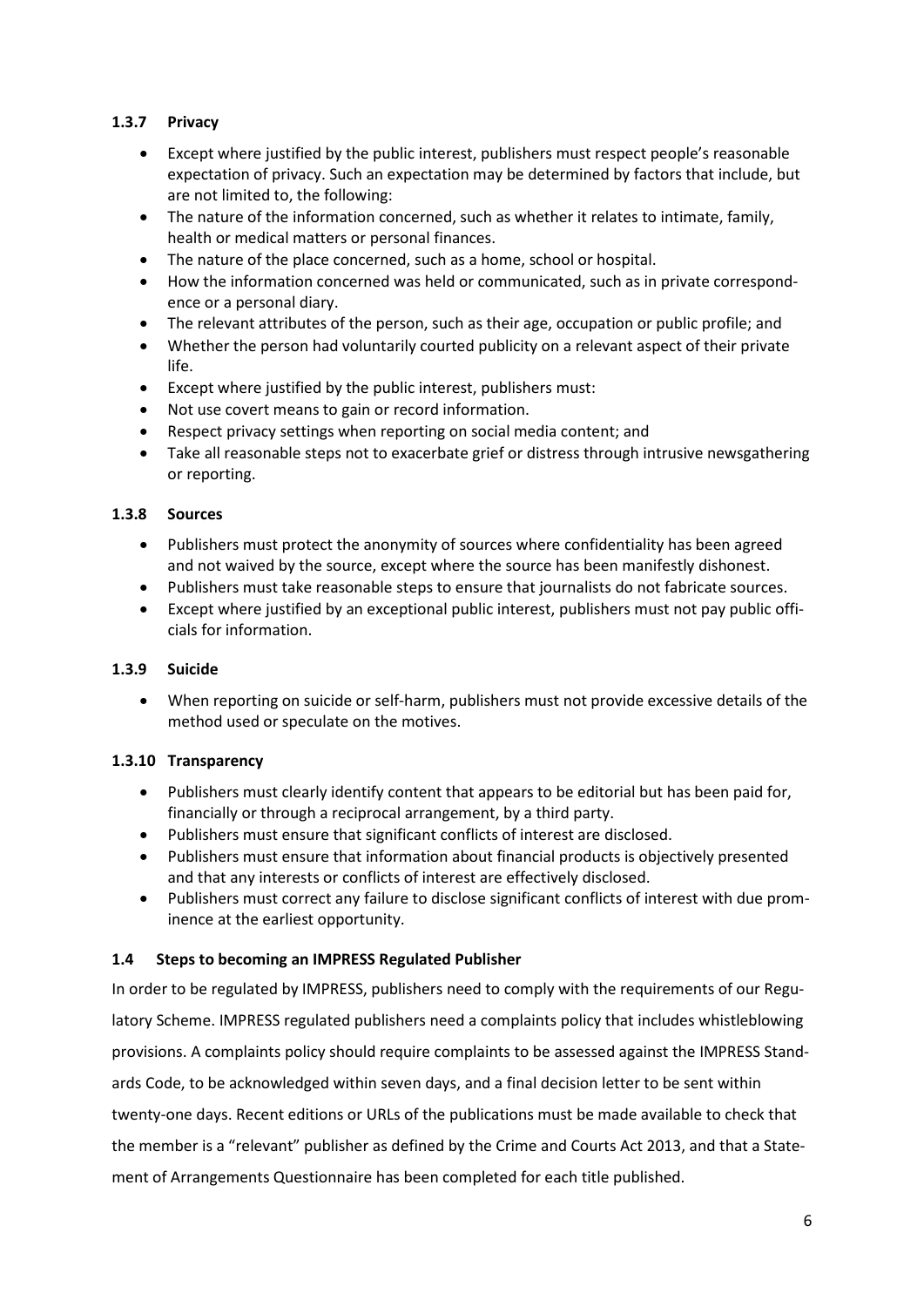### **1.5 Media Law**

The Ofcom Broadcast Code and the IMPRESS standards code should be considered in addition to other legal codes, such as slander and libel in the courts, the Official Secrets Act, and emergency regulations in a time of crisis. The broadcasting code has specific sections relating to specific topics, including, harm and offence, privacy, protecting the under eighteens, religious programming and commercial messages.

# **1.5.1 The Law - Libel**

# <http://www.communityradiotoolkit.net/on-air/regulation/>

If anyone says anything which defames an individual or organisation, the presenter and the station could both be sued for libel. A successful lawsuit could bankrupt a station overnight. A statement is considered defamatory if it 'unfairly damages reputation by exposing a person to hatred, contempt, shame or ridicule or makes a person likely to be avoided or shunned.' The legal benchmark is whether a 'reasonable person' or 'right thinking member of society' would consider the victim less favourably as a result of the comment.

There are many misconceptions about libel.

- Libel does not prevent a broadcaster from reporting facts about an individual or organisation, providing they can prove them to be true (and the burden of proof lies with the accused).
- A comment is no less libellous just because it has already been made elsewhere. If a newspaper makes defamatory comments and a radio station reads the story on air, the radio station can be held to account – whether or not the newspaper is also sued.
- A comment can still be libellous even if it is reported as a rumour or even if it is reported as being untrue. So the comment 'Someone has just phoned in to say that Joe Bloggs the window cleaner has been washing windows with dirty rainwater, but we know for a fact he fills his bucket from the tap' could still be held to be libellous as it is repeating a defamatory comment.
- The word 'allegedly' is no defence. In fact the opposite is true, a court may well consider it proof that the broadcaster was aware that the comment may be unjustified.

A comment can be libellous even if the victim has the immediate right to reply and deny.

- Specific (and true) allegations are not libellous, but generalising from them can be. If presenter A says 'Joe Bloggs washed my windows with dirty rainwater this morning' that would not be libellous (if true). If presenter B adds 'yeah, he's always doing that' this is a libel, if Joe Bloggs can demonstrate that at least sometimes he uses clean water.
- You can libel someone without naming them. If a presenter says, 'we hear a certain local tradesman has been filling his bucket with rainwater again, if you see someone armed with a ladder and bucket in the High Street area, watch he doesn't splash your shoes.' If Joe Bloggs can convince a court that a reasonable person would take this to be referring to him, he can successfully sue.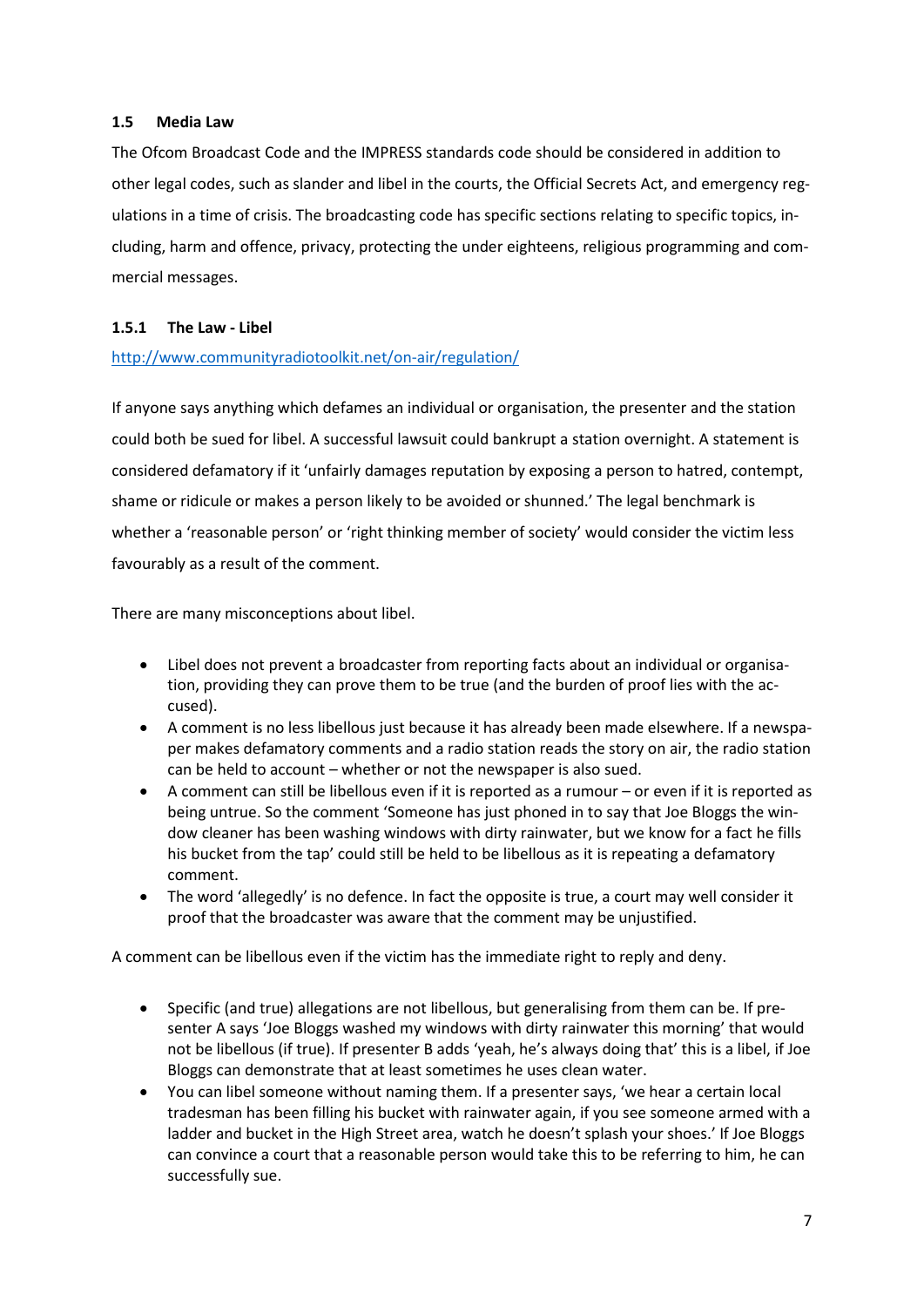• Context is everything. A joke made on a comedy sketch show is much less likely to be considered libellous than a report on a news broadcast. However this is unreliable – if a court judges that the listener may not have realised the show was meant to be funny (and we've all heard comedy shows like that) the libel could still stand. Context also applies to the programme or programme part – the court will not take a statement out of context if the whole of the rest of the item or programme would have undermined the reasonable person's belief in the contentious statement.

The defence against a libel claim can take three forms:

- **Justification.** 'We were justified in saying this because it was true in substance and fact.' If the substance is sufficiently true, a court may overlook minor details of fact.
- **Fair comment.** If the contested remarks are statements of opinion rather than fact, it's an acceptable defence to say that the comment was based on fact and made in good faith, without malice and on a matter of public concern.
- **Privilege.** A complex legal defence based on public interest, which normally only applies to the reporting of parliament, court activities, public inquiries etc. In common law it is based on the principle that a person may have a moral, legal or social duty to inform others about a third party. Defences of privilege rarely succeed in court.

British libel law is so complex and nuanced that not even specialist lawyers can always be sure which way a court would decide. The consequences of a libel can be so severe that the only sensible approach is to play safe at all times. Drum the following motto into your presenter's heads:

- "If in doubt, leave it out."
- "Engage brain before opening mouth."

A final fact may serve to strike the fear of court into the most radical amateur shock jock – the person committing the libel can be sued in the same sitting as the radio station.

# **1.5.2 Contempt of Court**

Most people are broadly aware of the libel laws, even if they are vague or confused about the legal details. Contempt of court on the other hand is easily forgotten about, even by experienced broadcasters. This is rather frightening, as contempt is a criminal, not civil offence and you can not only be heavily fined for it, but you can also be sent to jail.

In general terms, contempt of court law is there to ensure that the media do not prejudice fair trials. Most obviously this refers to court reporting – what journalists say about the day's events at a trial. Court reporting is a specialised journalistic skill that should not normally be undertaken by a community radio volunteer without extensive professional training. But contempt of court can be committed by any broadcaster at any time between a person being charged with an offence and the end of a trial. It happens whenever someone passes judgement on a current court case or broadcasts information which may prejudice jurors – for example revealing the defendant's previous convictions.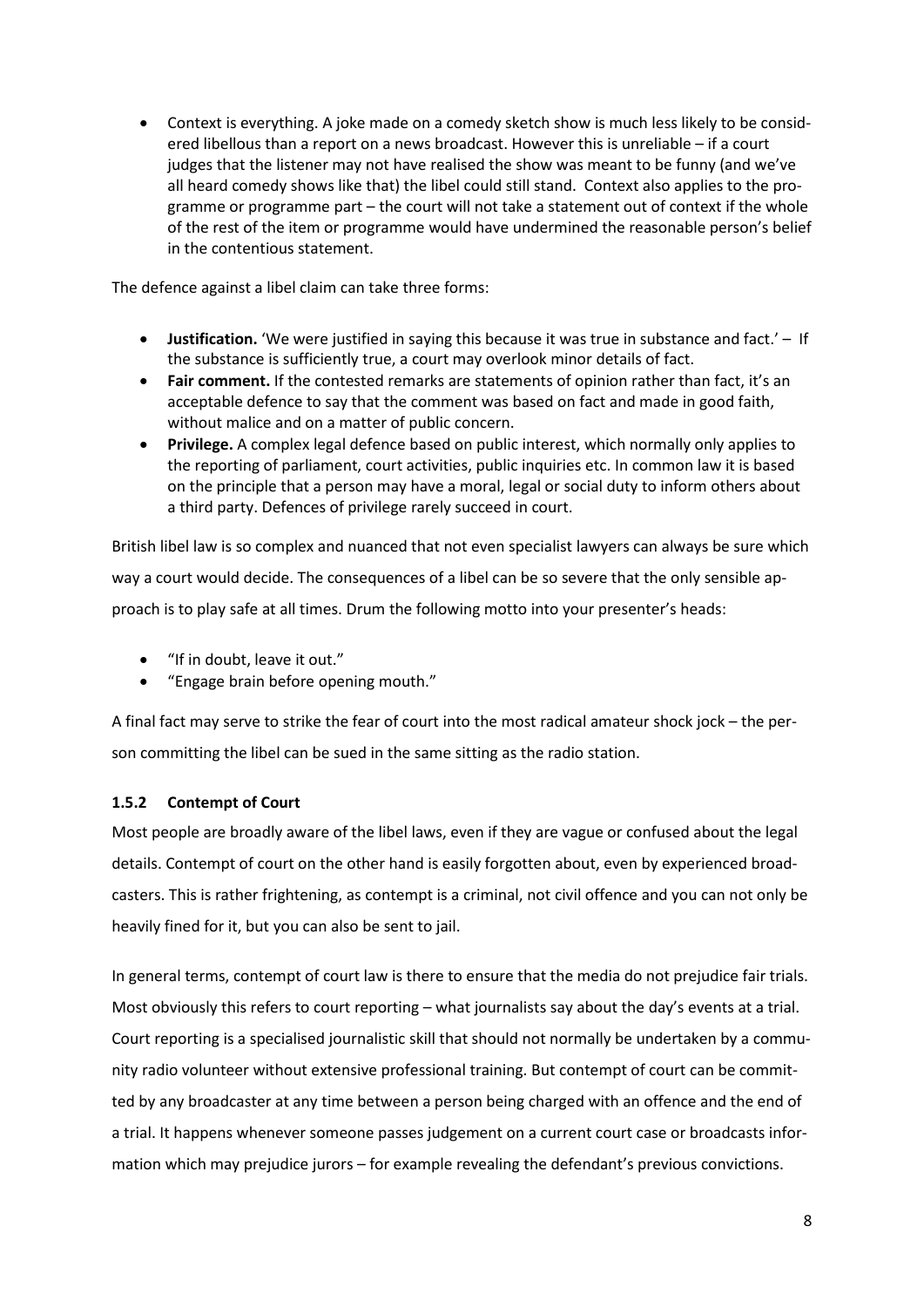Presenters can easily forget that the type of comments made daily in every pub and bus queue in the land can land a broadcaster in deep trouble.

As with libel, the only safe approach is extreme caution. It is a good idea to forbid outright your presenters from discussing any on-going court cases in process or pending. Hosts of phone-in shows need to understand the importance of cutting off a contributor at the first hint that they might be about to comment on a case.

### **2 Leicester Stories Standards Policy**

### **2.1 Leicester Stories Complaints Policy**

- 1. Leicester Stories ('We' or 'Us') view complaints as an opportunity to learn and improve the quality of our journalism and the contents of our publication(s) for the future, as well as a chance to put things right for the person (or organisation) that has made the complaint.
- 2. Our policy is:
	- To provide a fair complaints procedure that is clear, convenient and easy to use for anyone wishing to make a complaint (in particular those that are vulnerable or who have disabilities).
	- To uphold and adhere to the Standards Code ("Code")<https://impress.press/standards/> set out in the IMPRESS Regulatory Scheme in our assessment of all complaints.
	- To publicise the existence of our complaints procedure so that readers know how to contact us to make a complaint.
	- To make sure everyone working for us knows what to do if a complaint is received.
	- To make sure all complaints are dealt with promptly and fairly, with decisions based on sufficient investigation of the circumstances and (where appropriate) offer a suitable remedy.
	- To make sure that complaints are, wherever possible, resolved and that trust in our journalism and our publication(s) remains strong.
	- To gather information about all the complaints we receive to help continually improve the quality of our journalism and our publication(s).
	- To submit an annual report to IMPRESS of all complaints received and their outcomes.
	- To submit any complaint that is not resolved by us in a timely or satisfactory way to IM-PRESS and to comply with directions issued by IMPRESS relating to its Regulatory Scheme.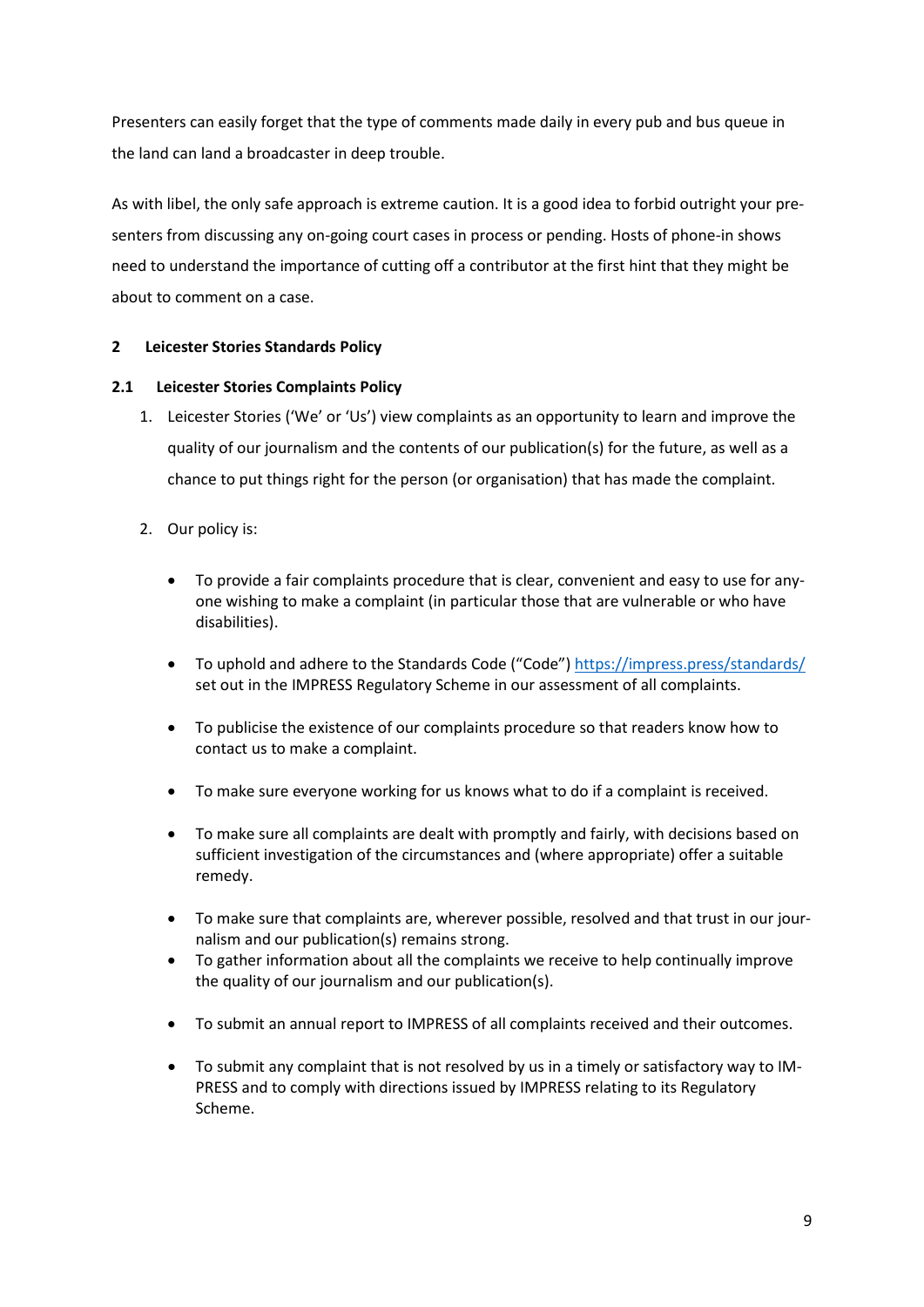• To make available to all our employees a confidential whistleblowing hotline which is independently operated by IMPRESS and not to take any action to the detriment of anyone who uses the hotline or declines to breach the Code.

# **2.2 Definition of a Complaint**

A complaint is any expression of dissatisfaction, whether justified or not, about the editorial content, standards of journalism or conduct of employees or contributors involved in production of our publication(s) that engages the standards set out in the Code.

# **2.3 Who Can Complain and How?**

Complaints may come from any person or organisation who is:

- Personally and directly affected by an alleged breach of the Code.
- A representative group affected by an alleged breach of the Code, where there is public interest in the complaint.
- A third party seeking to ensure accuracy of published information.

A complaint should be received by email or in writing although complaints are accepted by other reasonable means where it is not convenient or practical for the individual complainant to complain in writing. A complaint should be clearly marked as such. General enquiries and requests for corrections will not normally be dealt with as a complaint under this policy unless the complainant makes it clear that they wish to make a complaint.

# **2.4 Whistleblowing Rights of Employees and Contributors**

Employees or contributors are encouraged to contact the IMPRESS confidential whistleblowing hotline ("the Hotline") if they are being pressurised to breach the standards set out in the Code or if they have concerns that the standards set out in the Code are not being adhered to more generally by Us. We will publicise the contact details of the Hotline to all our employees and contributors.

Any employee or contributor of who uses the Hotline does so with Our full support and in the knowledge that they will not be sanctioned as a result of doing so. We guarantee to protect all whistle-blowers from possible reprisals, victimisation or sanction if a disclosure has been made in good faith even if a subsequent independent investigation carried out by IMPRESS into our journalism finds there to be no breach of the Code or of the IMPRESS Regulatory Scheme. For the avoidance of doubt, We will not take any action to the detriment of anyone who uses the IMPRESS whistleblowing hotline or declines to breach the Standards Code adopted by Us as part of our compliance with the IMPRESS Regulatory Scheme.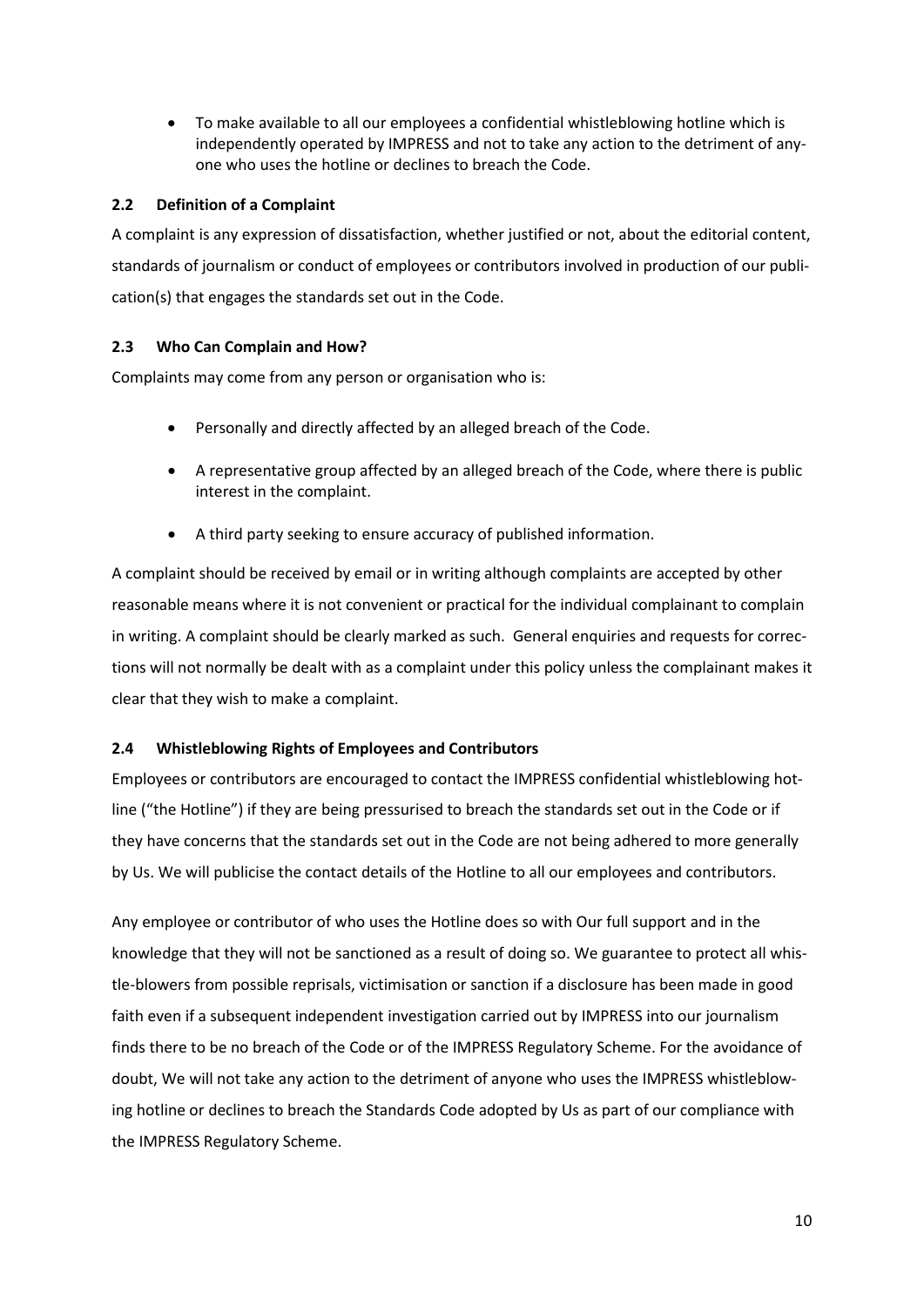### **2.5 Confidentiality**

All complaint information will be handled sensitively, telling only those who need to know and following any relevant data protection requirements.

### **2.6 Compliance Records**

In respect of each title We will maintain a written record of all complaints, to include the name and contact details of the complainant, the material or conduct in respect of which the complaint is made and the alleged Code breach. For each complaint record, We will include any steps taken by Us to address the complaint, and the outcome of the complaint. This record will be made available to IMPRESS and to the public (in a redacted form, where necessary), for publication by IMPRESS in its annual report. We will report to IMPRESS all compliance failures of which We become aware (whether complained about or not). Monitoring and learning from complaints are reviewed quarterly by Us to identify any trends which may indicate a need to take further action.

### **2.7 Responsibility**

Overall responsibility for this policy and its implementation lies with our [e.g. the board of directors/trustees, the management committee]. Responsibility for ensuring that complaints are managed in accordance with this policy lies with a nominated senior legal and compliance standards individual for each title. Each title shall include a statement of arrangements which includes details of the internal authority structure, where responsibilities for Code compliance lie, to whom notice of failure in compliance would be reported (whether complained about or not), together with steps to deal with any failures in compliance.

### **2.8 Procedure**

### **2.8.1 Stage One: Making a Complaint**

- 1. Information on how to make a complaint is clearly publicised in Standards section of our website.
- 2. Complaints may be sent in writing to us at Leicester Stories, Public Engagement, De Montfort University, The Gateway, Leicester, LE1 9BH, by e-mail at [admin@leicesterstories.uk](mailto:admin@leicesterstories.uk) or telephone on 07817720688 or other reasonable means where this is more convenient and practical for the complainant.
- 3. Complainants should provide the following information before their complaint will be considered:
	- The complainant's name, address, e-mail address and telephone number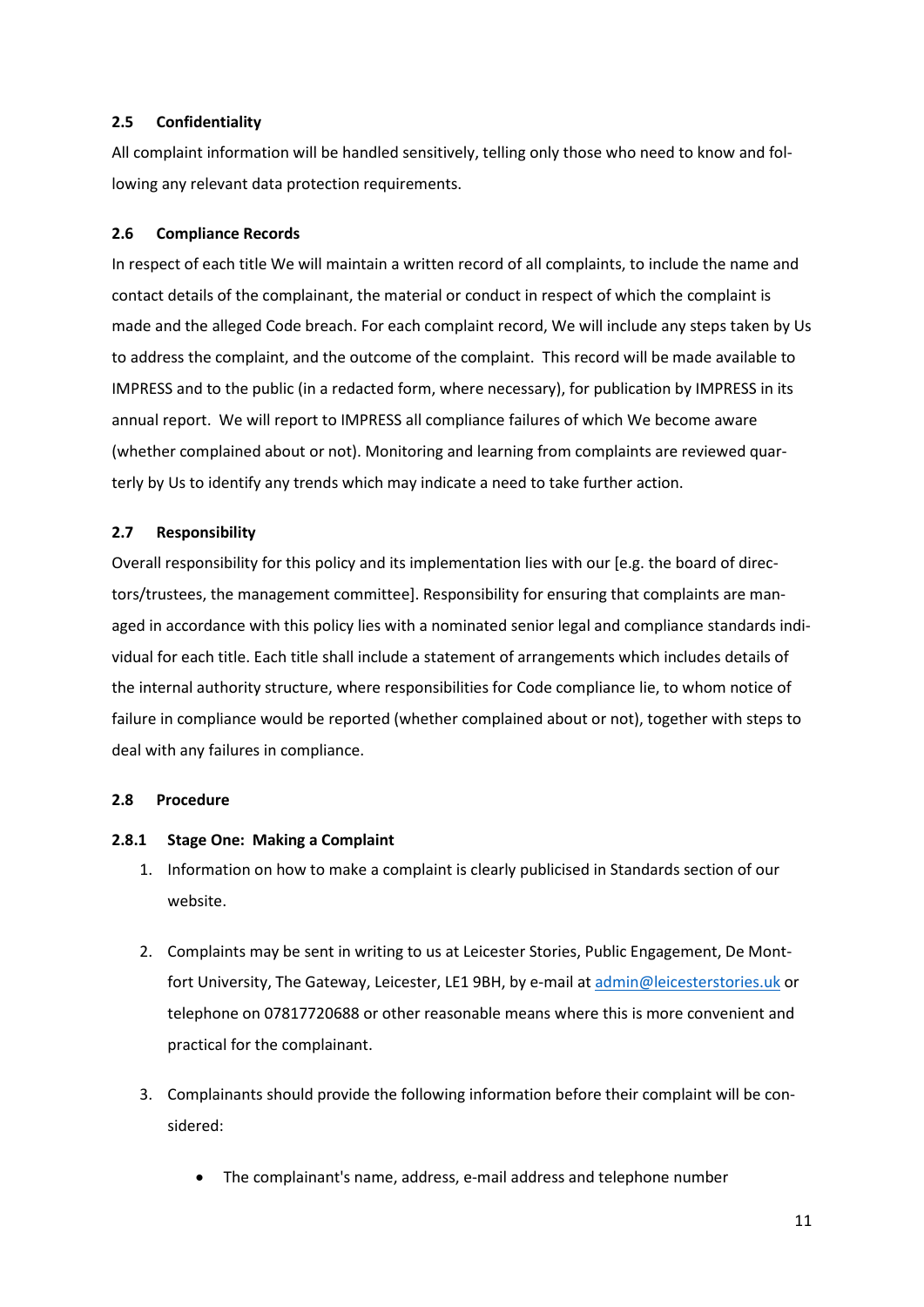- If the complaint is about a news article it must include:
	- The name and date of the publication and page reference of the specific article being complained about plus the URL.
	- URL/Link to any visual or audio element of the complaint.
	- A written account of what is being complained about with clear reference made to (i) any specific words or phrases in the article that are relevant to the complaint; and (ii) any clauses of the Standards Code adopted by IM-PRESS ("Code") that the complainant believes to have been breached
	- **The desired outcome or remedy sought by the complainant**
- If the complaint is about the conduct or behaviour of an employee or contributor it must include:
	- $\circ$  The name(s) of the individual(s) being complained about (if known) or any other information which may identify the individual (s)
	- o A written account of what is being complained about with clear

Reference made to (i) the nature of the behaviour or conduct being complained about including any relevant times, dates, correspondence or other evidence to support the complaint; and (ii) any clauses of the Code that the complainant believes to have been breached

**The desired outcome or remedy sought by the complainant** 

We will make reasonable efforts to contact a complainant by telephone, e-mail or in writing to ensure that sufficient information is provided to respond to the complaint.

### **2.8.2 Stage Two – Recording, Investigating and Resolving the Complaint**

The complaint information should be passed to the person we have nominated as being responsible for legal standards and compliance. They will record it in the complaints log and will acknowledge receipt of the complaint by e-mail or in writing within 7 calendar days of receipt of the complaint.

The acknowledgement of receipt of a complaint should say who is dealing with the complaint and when the person complaining can expect a reply. Any conflicts of interest should also be declared at this point. A copy of this complaints policy should be attached.

The legal standards and compliance contact is responsible for ensuring that the circumstances of the complaint are investigated fairly and that any conflicts of interest are managed. This may require the complainant to provide additional information, documents or other evidence to support their complaint.